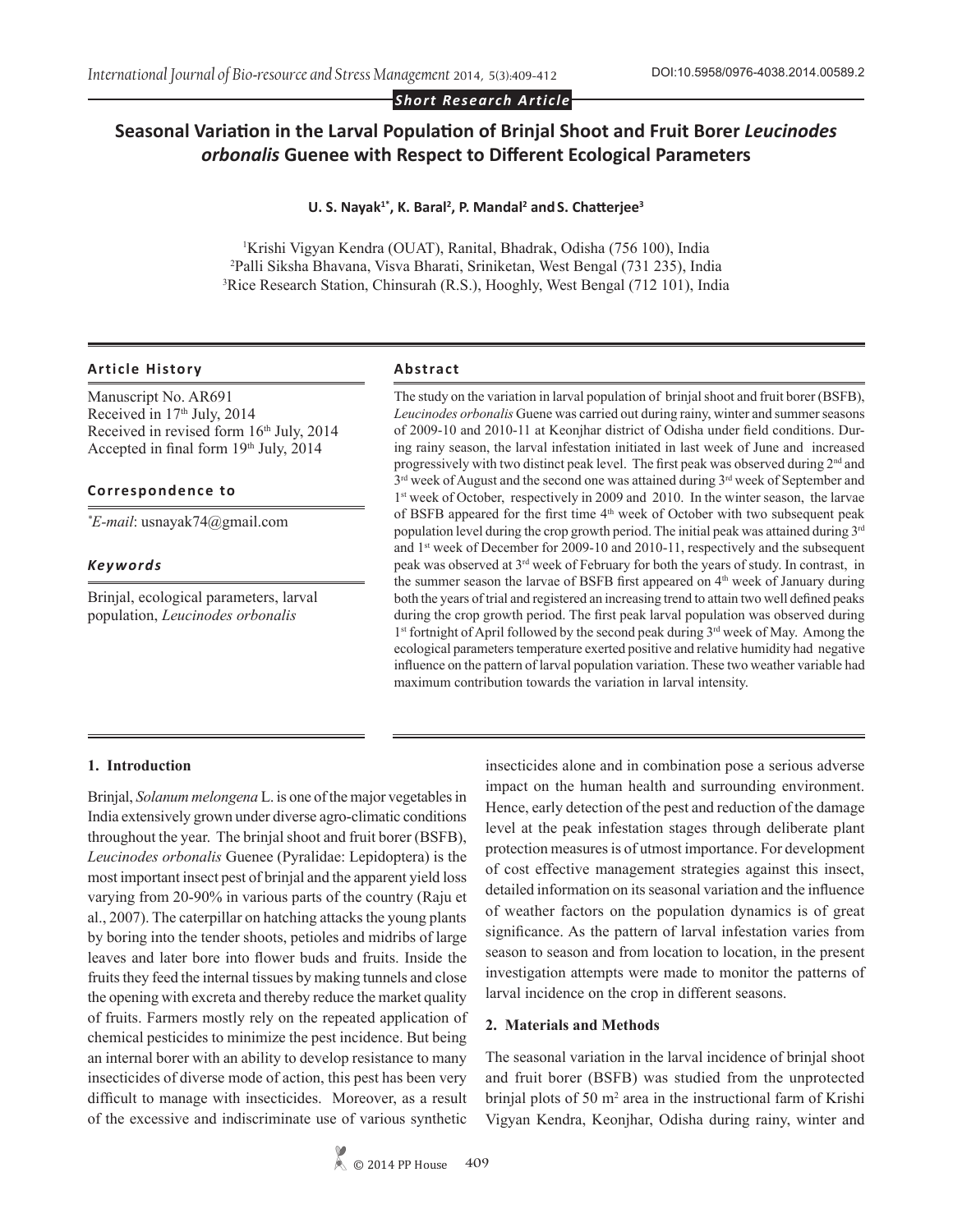summer seasons of 2009-10 and 2010-11. Thirty days old seedlings of brinjal (cv. Blue Star) were transplanted during 5<sup>th</sup> June to 8<sup>th</sup> June (rainy season crop), 3<sup>rd</sup> to 5<sup>th</sup> October (winter crop) and  $9<sup>th</sup>$  to  $12<sup>th</sup>$  January (summer crop) with the standard agronomic package of practices. Weekly larval population of BSFB from all sources *viz*. shoot, flower bud and fruit was recorded as average number of larvae plant<sup>-1</sup> week from 10 randomly selected plants from the initiation of damage and expressed as larval intensity. The ecological parameters like maximum temperature, minimum temperature, relative humidity (morning and evening) and rainfall were collected from the meteorological observatory, Regional Research and Technology Transfer Station, Keonjhar located at 50 m from the experimental site for two years of study. The influence of these abiotic factors was correlated with the larval intensity to know their relationship whereas regression analysis was taken up to ascertain the contribution of each abiotic factor on the pattern of larval population build up. In all the cases of analysis, the abiotic factors prevailed during the previous standard week were correlated and regressed with the larval intensity recorded in the succeeding week.

### **3. Results and Discussion**

#### *3.1. Seasonal variation in the larval population of BSFB*

During rainy season the larval infestation initiated from  $26<sup>th</sup>$ standard meteorological week (SMW) (last week of June) i.e. 22 and 24 days after transplanting (DAT) in both the years of study, respectively and increased progressively thereafter (Figure 1). During 2009 the first peak larval activity (2.5 larvae plant<sup>-1</sup> week<sup>-1</sup>) was observed during  $32<sup>nd</sup> SMW$  ( $2<sup>nd</sup>$  week of August) while the second peak  $(2.9 \text{ larvae plant}^{-1} \text{week}^{-1})$  was noticed during 38th SMW (3rd week of September). However, in 2010 the larval population attained its first highest number (2.4 larvae plant-1 week-1) during 33rd SMW (3rd week of August) and the subsequent higher density  $(2.7 \text{ larvae plant}^{-1} \text{week}^{-1})$ was noticed at 40<sup>th</sup> SMW (first week of October). The present findings are in accordance with Patial and Mehta (2008) who reported from Palampur (Himachal Pradesh) that during rainy season BSFB reached its peak on 22nd September during the first year of investigation (2003) and during 2004 the pest attained its peak on 11th August. The results were further substantiated with the findings of Shukla and Khatri (2010) who reported from Kanpur that in the peak larval population of *L. orbonalis* was recorded from 3rd week of September to 3rd week of October and it declined from 3<sup>rd</sup> week of November.

During winter season (Figure 2), the larvae of BSFB appeared for the first time in  $43<sup>rd</sup>$  SMW (4<sup>th</sup> week of October) i.e. 25 DAT in 2009-10 and 42<sup>nd</sup> SMW (3<sup>rd</sup> week of October) i.e. 18 DAT during 2010-11 and the larval population increased thereafter with two distinct highest levels. In 2009-10 the larval

intensity attained its first peak  $(2.1 1$  arvae plant<sup>-1</sup> week<sup>-1</sup>) during  $51$ <sup>st</sup> SMW ( $3<sup>rd</sup>$  week of December) and the second peak (2.3) larvae plant<sup>-1</sup> week<sup>-1</sup>) was observed during  $8<sup>th</sup> SMW$  ( $3<sup>rd</sup>$  week of February). In the second year the first peak of larval population  $(1.9$  larvae plant<sup>-1</sup> week<sup>-1</sup>) was at 49<sup>th</sup> SMW (first week of December) while the second peak  $(2.6 \text{ larvae plant}^{-1} \text{week}^{-1})$ was attained at 8th SMW (3rd week of February). The present findings corroborate with the findings of Samal (2008) who reported from Bhubaneswar condition that in winter season the larvae of different instars peaked during  $7<sup>th</sup>$  SMW coinciding with the flowering and fruiting stage of the crop.

In summer season (Figure 3) the larvae of *L. orbonalis* appeared from  $4<sup>th</sup>$  SMW ( $4<sup>th</sup>$  week of January) i.e. 18 DAT in both the years of trial and registered an increasing trend to attain two well defined peaks during the crop growth period. In 2010, the first peak larval population was observed during  $15<sup>th</sup> SMW$ 



Figure 1: Seasonal trend of larval intensity during rainy season of 2009 and 2010



Figure 2: Seasonal trend of larval intensity during winter seasons of 2009-10 and 2010-11



Figure 3: Seasonal trend of larval intensity during summer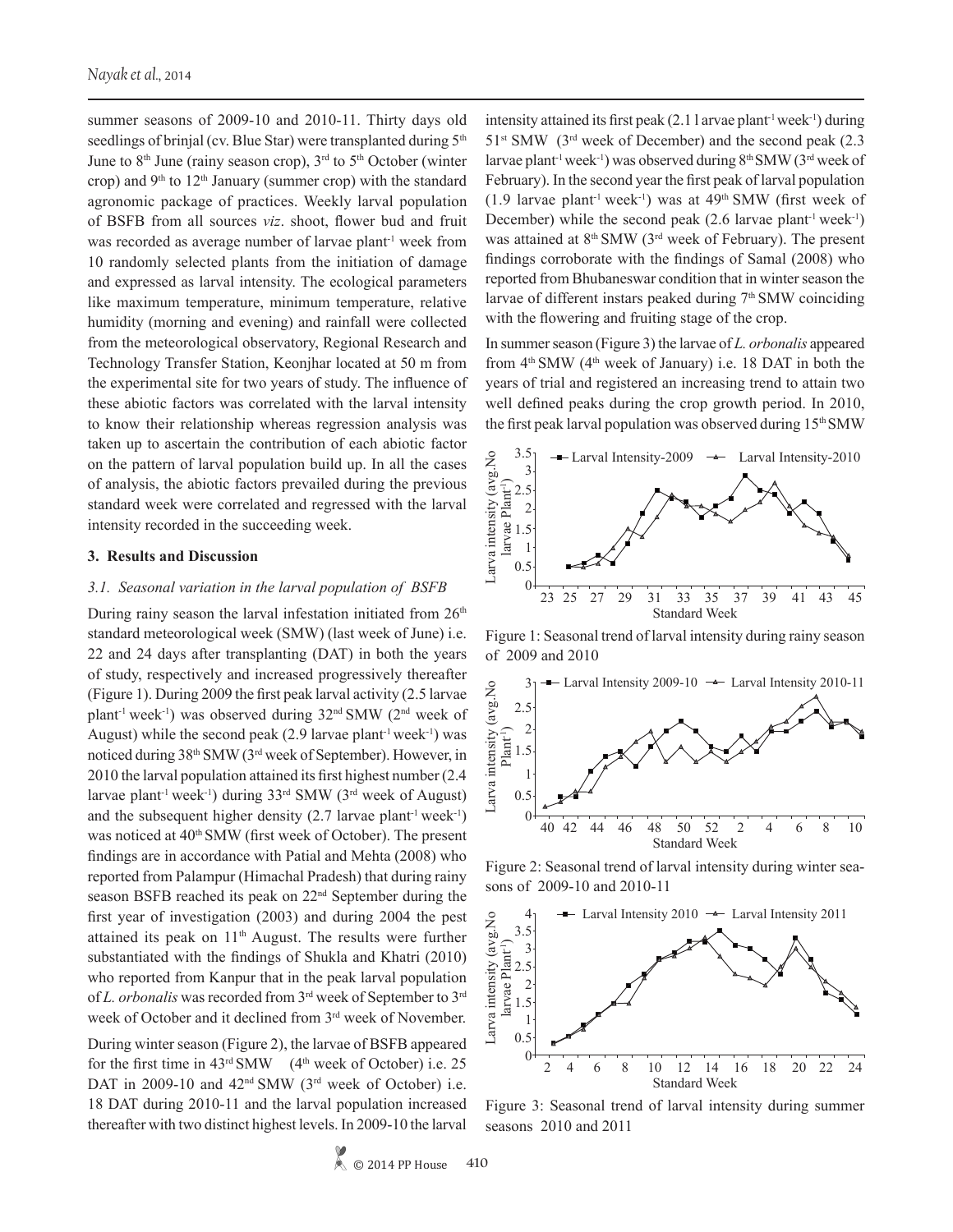(2nd week of April) with significantly higher larval intensity  $(3.4 \text{ larvae plant}^{-1} \text{ week}^{-1})$  followed by the second peak  $(3.2 \text{ km})$ larvae plant<sup>-1</sup> week<sup>-1</sup>) during 20<sup>th</sup> SMW. However, during 2011, the first peak larval intensity  $(3.2 \text{ larvae plant}^{-1} \text{ week}^{-1})$  was attained at 14<sup>th</sup> SMW (1<sup>st</sup> week of April) followed by second peak (2.9 larvae plant<sup>-1</sup> week<sup>-1</sup>) at 20<sup>th</sup> SMW (3<sup>rd</sup> week of May). The results derive ample support from the findings of Naresh et al. (1986) who recorded maximum larval population of *L. orbonalis* during the month of May. Samal (2008) further reported that during summer season larval peak of all instars were noticed during the late vegetative to flowering stage in the 14<sup>th</sup> SMW.

# *3.2. Correlation of ecological parameters with the abundance and infestation of BSFB*

The influence of different ecological parameters on the larval incidence of BSFB was assessed by the multiple correlation analysis and depicted in Table 1. During rainy season all the abiotic factors except rainfall had positive correlation with the average larval population per plant. However, during 2010 only the minimum temperature exhibited a significantly positive correlation (r=0.533) with the larval intensity and the other abiotic parameters failed to establish any clear cut relationship.

During winter 2009-10 maximum temperature and average temperature had a positive and other weather parameters including minimum temperature had a negative correlation with the larval intensity. However, these correlations were not statistically significant. But during the subsequent year i.e. 2010-11, though a similar trend of correlation observed, a significant positive correlation existed with maximum temperature (r=0.454) and significant negative correlation was recorded with relative humidity (r=-0.684 and -0.804, respectively for morning and afternoon) and rainfall (r=- 0.453).

However, during summer seasons of both the year of study, a significant positive correlation was observed between temperature (maximum, minimum and average) and larval intensity (r=0.595 to 0.871). The relative humidity had negative effect on the larval population of *L. orbonalis* with significant correlation coefficient values (r=-0.816 and -0.682, respectively for morning and afternoon) during 2010 and nonsignificant values during 2011. The role of rainfall on larval intensity was not at all conspicuous. The present findings are in accordance with the findings of Shaha et al*.* (1995) who reported that the larval population of *L. orbonalis* and its incidence was positively correlated with maximum and minimum temperature.

*3.3. Multiple interaction of ecological parameters on the larval incidence pattern of BSFB*

The multiple effects of ecological parameters on the larval intensity of BSFB were studied through multiple regression analysis. It was observed that during rainy season of 2009 (Table 2), 43.8% variation in larval population level was contributed by the abiotic factors under study  $(R^2=0.438)$ . Among the ecological parameters maximum temperature made the major contribution towards the larval population fluctuation (47.21%) followed by relative humidity (morning) with 41.42% contribution, while the other parameters had very negligible effect. However, during the subsequent year, the overall impact of these weather factors on the larval population abundance of the pest was estimated to be  $55.8\%$  ( $R^2=0.558$ ) and minimum temperature played a major role (62.70%) followed by maximum temperature (28.24%).

During winter, 2009-10, the overall impact of all the weather factors on the larval intensity is found to be only 31.2%  $(R<sup>2</sup>=0.312)$  and maximum temperature exerted major influence (43.24%) followed by minimum temperature (40.34%) on the larval population level. The relative humidity played some role with 10.43 and 5.76% contribution from R.H (Afternoon) and R.H (Morning) respectively, whereas the contribution from rainfall was very negligible. However, during 2010-11 the influence of climatic factors as a whole, on the larval intensity is estimated to be  $71.1\%$  ( $R^2=0.711$ ) and relative humidity imposed a maximum influence with 63.98% contribution from RH (Afternoon) and 20.51% contribution from RH (Morning). In contrast to the first year study, maximum temperature had only 10.97% influence on the larval population abundance followed by average temperature (4.51%).

During summer, 2010 the larval population of *L. orbonalis* was significantly influenced by various weather factors as evidenced by the higher coefficient determination value

Table 1: Correlation between the ecological parameters and larval intensity of BSFB in different seasons

| Abiotic fac-           | Correlation coefficient (r) |                                     |       |                                         |                                     |           |  |  |  |
|------------------------|-----------------------------|-------------------------------------|-------|-----------------------------------------|-------------------------------------|-----------|--|--|--|
| tors                   |                             | Kharif                              |       | Rabi                                    | Summer                              |           |  |  |  |
|                        | 2009                        | 2010                                | 2009- | 2010-                                   | 2010                                | 2011      |  |  |  |
|                        |                             |                                     | 10    | 11                                      |                                     |           |  |  |  |
| Maximum tem-           | 0.026                       | 0.214                               |       | $0.162$ $0.454$ $0.871$ <sup>*</sup>    |                                     | $0.642^*$ |  |  |  |
| perature $(^{\circ}C)$ |                             |                                     |       |                                         |                                     |           |  |  |  |
| Minimum tem-           |                             | $0.146$ $0.533^*$ $-0.094$ $-0.371$ |       |                                         | $0.692^*$ $0.595^*$                 |           |  |  |  |
| perature $(^{\circ}C)$ |                             |                                     |       |                                         |                                     |           |  |  |  |
| Average tem-           | 0109                        | 0.412                               | 0.047 |                                         | $0.092 \quad 0.797^* \quad 0.626^*$ |           |  |  |  |
| perature $(^{\circ}C)$ |                             |                                     |       |                                         |                                     |           |  |  |  |
| Rainfall (mm)          | $-0.059$                    |                                     |       | $-0.020$ $-0.073$ $-0.453$ <sup>*</sup> | $-0.060$                            | 0.201     |  |  |  |
| $RH$ (%)               | 0.253                       | 0.161                               |       | $-0.196$ $-0.684^*$                     | $-0.816^*$ $-0.214$                 |           |  |  |  |
| (Morning)              |                             |                                     |       |                                         |                                     |           |  |  |  |
| RH (%)                 | 0.246                       | 0.134                               |       | $-0.153$ $-0.804^*$ $-0.682^*$ $-0.276$ |                                     |           |  |  |  |
| (after noon)           |                             |                                     |       |                                         |                                     |           |  |  |  |